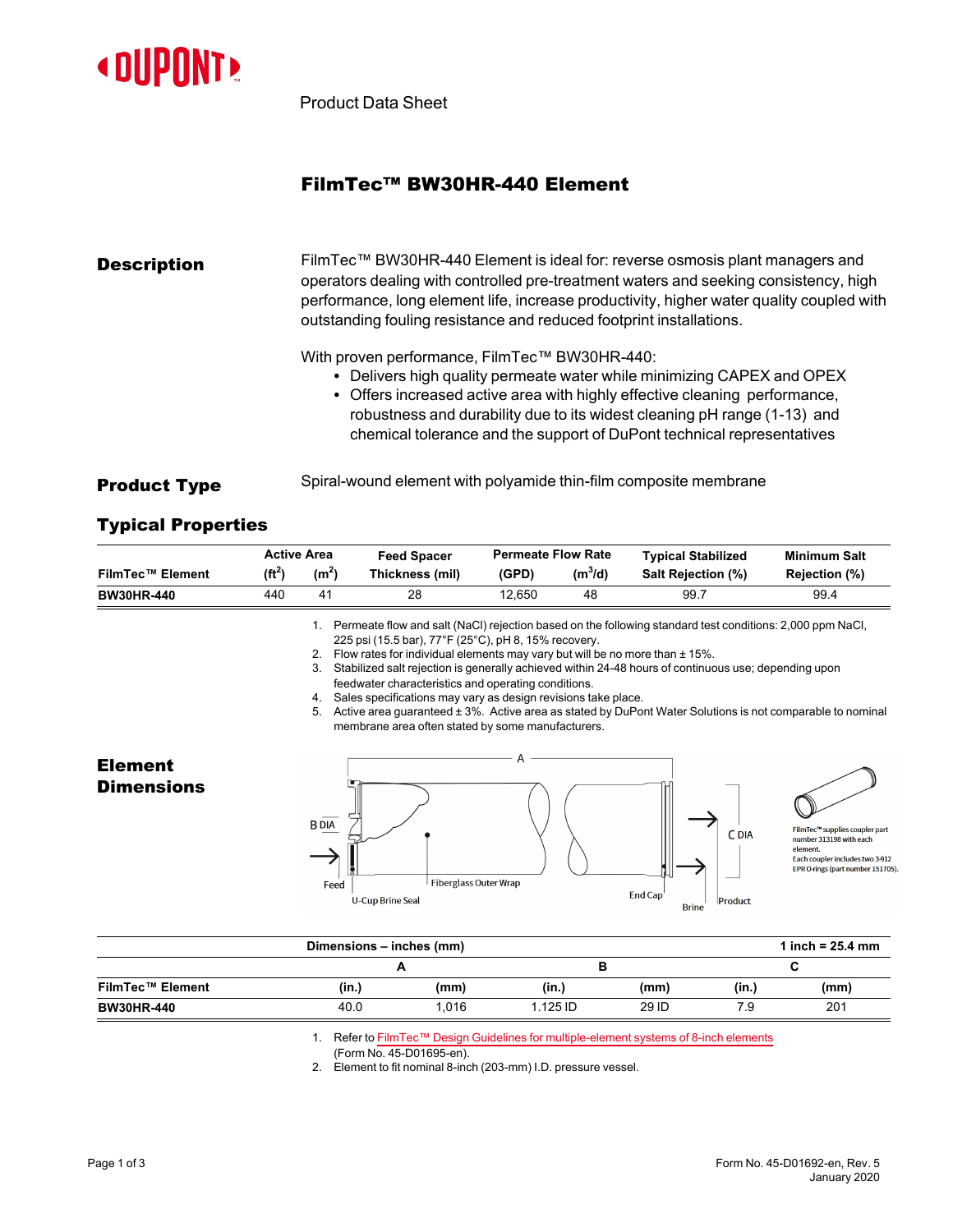| <b>Operating and</b>                                        | Maximum Operating Temperature <sup>a</sup>                                                                                                                                                                                                                                                                                                                                                                                                                                                                                                                                                                                   | 113°F (45°C)                                                                                                                                                                                                                                         |  |  |  |  |
|-------------------------------------------------------------|------------------------------------------------------------------------------------------------------------------------------------------------------------------------------------------------------------------------------------------------------------------------------------------------------------------------------------------------------------------------------------------------------------------------------------------------------------------------------------------------------------------------------------------------------------------------------------------------------------------------------|------------------------------------------------------------------------------------------------------------------------------------------------------------------------------------------------------------------------------------------------------|--|--|--|--|
| <b>Cleaning Limits</b>                                      | Maximum Operating Pressure                                                                                                                                                                                                                                                                                                                                                                                                                                                                                                                                                                                                   | 600 psig (41 bar)                                                                                                                                                                                                                                    |  |  |  |  |
|                                                             | Maximum Element Pressure Drop                                                                                                                                                                                                                                                                                                                                                                                                                                                                                                                                                                                                | 15 psig (1.0 bar)                                                                                                                                                                                                                                    |  |  |  |  |
|                                                             | pH Range                                                                                                                                                                                                                                                                                                                                                                                                                                                                                                                                                                                                                     |                                                                                                                                                                                                                                                      |  |  |  |  |
|                                                             | Continuous Operation <sup>a</sup>                                                                                                                                                                                                                                                                                                                                                                                                                                                                                                                                                                                            | $2 - 11$                                                                                                                                                                                                                                             |  |  |  |  |
|                                                             | Short-Term Cleaning (30 min.) <sup>b</sup>                                                                                                                                                                                                                                                                                                                                                                                                                                                                                                                                                                                   | $1 - 13$                                                                                                                                                                                                                                             |  |  |  |  |
|                                                             | Maximum Feed Silt Density Index (SDI)                                                                                                                                                                                                                                                                                                                                                                                                                                                                                                                                                                                        | SDI <sub>5</sub>                                                                                                                                                                                                                                     |  |  |  |  |
|                                                             | Free Chlorine Tolerance c                                                                                                                                                                                                                                                                                                                                                                                                                                                                                                                                                                                                    | $< 0.1$ ppm                                                                                                                                                                                                                                          |  |  |  |  |
|                                                             | a. Maximum temperature for continuous operation above pH 10 is 95°F (35°C).<br>b. Refer to FilmTec™ Cleaning Guidelines (Form No. 45-D01696-en).<br>c. Under certain conditions, the presence of free chlorine and other oxidizing agents will cause premature<br>membrane failure. Since oxidation damage is not covered under warranty, DuPont Water Solutions<br>recommends removing residual free chlorine by pretreatment prior to membrane exposure. Please refer to<br>Dechlorinating Feedwater (Form No. 45-D01569-en) for more information.                                                                         |                                                                                                                                                                                                                                                      |  |  |  |  |
| <b>Additional</b><br><b>Important</b><br><b>Information</b> | • Start-Up Sequence (Form No. 45-D01609-en)                                                                                                                                                                                                                                                                                                                                                                                                                                                                                                                                                                                  | Before use or storage, review these additional resources for important information:<br>• Usage Guidelines for FilmTec <sup>TM</sup> 8" Elements (Form No. 45-D01706-en)                                                                              |  |  |  |  |
| <b>Product</b><br><b>Stewardship</b>                        | DuPont has a fundamental concern for all who make, distribute, and use its products, and<br>for the environment in which we live. This concern is the basis for our product stewardship<br>philosophy by which we assess the safety, health, and environmental information on our<br>products and then take appropriate steps to protect employee and public health and our<br>environment. The success of our product stewardship program rests with each and every<br>individual involved with DuPont products-from the initial concept and research, to<br>manufacture, use, sale, disposal, and recycle of each product. |                                                                                                                                                                                                                                                      |  |  |  |  |
| <b>Customer Notice</b>                                      | DuPont strongly encourages its customers to review both their manufacturing processes<br>and their applications of DuPont products from the standpoint of human health and<br>environmental quality to ensure that DuPont products are not used in ways for which they<br>are not intended or tested. DuPont personnel are available to answer your questions and to<br>provide reasonable technical support. DuPont product literature, including safety data<br>sheets, should be consulted prior to use of DuPont products. Current safety data sheets are<br>available from DuPont.                                      |                                                                                                                                                                                                                                                      |  |  |  |  |
|                                                             | Please be aware of the following:<br>of the system.                                                                                                                                                                                                                                                                                                                                                                                                                                                                                                                                                                          | • The use of this product in and of itself does not necessarily guarantee the removal of<br>cysts and pathogens from water. Effective cyst and pathogen reduction is<br>dependent on the complete system design and on the operation and maintenance |  |  |  |  |
| <b>Regulatory Note</b>                                      | This product may be subject to drinking water application restrictions in some<br>countries; please check the application status before use and sale.                                                                                                                                                                                                                                                                                                                                                                                                                                                                        |                                                                                                                                                                                                                                                      |  |  |  |  |